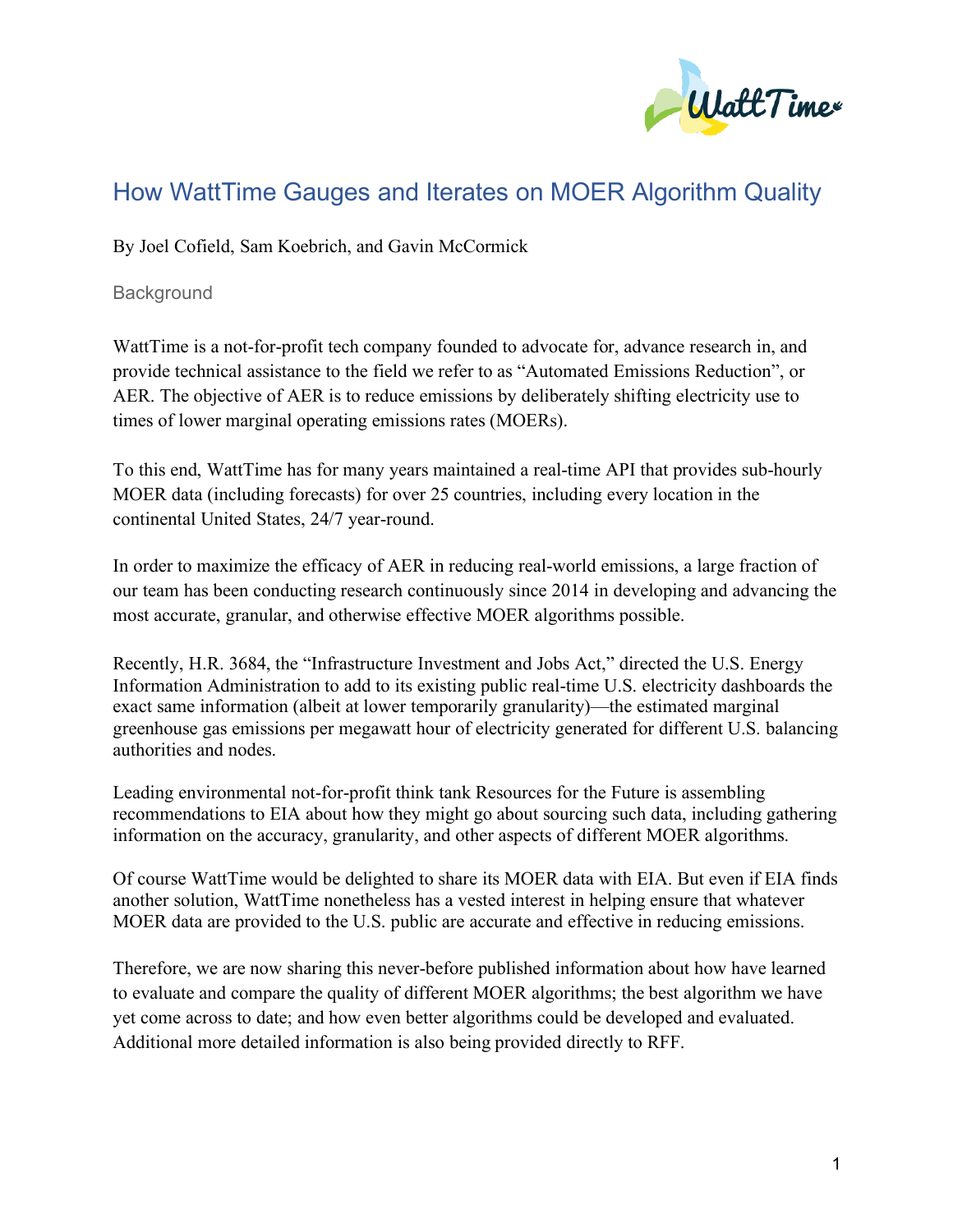

#### Gauging MOER algorithm accuracy

Over the years, our research team has found or developed numerous different algorithms to estimate MOERs. But a fundamental challenge of this field is how to evaluate which algorithms are most accurate. Marginal emissions measure the change in emissions per megawatt-hour *caused by* increasing or decreasing electrical load. But cause and effect is not something one can stick a physical sensor on. Even correlation does not guarantee causation. How then any time two MOER models disagree, to know which is more accurate?

Conventional wisdom suggests that there is no clear answer, and the best one can do is either check multiple models for consistency, or to extrapolate from data that actually were designed to measure an unrelated concept (for example, average emissions rates, or electricity prices). Note that of course neither of these approaches actually does guarantee accuracy.

However, it is not in fact true that the causal effect of load on emissions is somehow unknowable. An extensive scientific literature on causal inference provides clear guidance on how to approach such a problem.<sup>1</sup>

In the terms of this literature, each MOER value produced by an algorithm is an estimate of an "average treatment effect estimate": the amount of emissions per megawatt-hour that would be caused, on average, by increasing load under whatever conditions that data point applies to.

The causal inference literature refers to the difference between this estimated effect and the true effect (i.e., the average amount of emissions shifting this load would actually cause) as the model's bias. Thus, while an unbiased model can still have some drawbacks (see below), for most purposes a MOER model's bias is essentially the definition of its (in)accuracy.

Typically, it is not possible to precisely quantify a model's bias. However, after years of careful experimentation, WattTime has concluded that it is very possible to learn enough about two models' bias to compare their relative accuracy in a slightly less quantitative manner. Not with any one single measurement, but rather the same way one would verify the accuracy of any scientific model: by developing specific testable hypotheses, running multiple empirical experiments to test these hypotheses different ways, and updating hypotheses based on how well different models reflect actual real-world marginal emissions behavior.

<sup>&</sup>lt;sup>1</sup> See, e.g. See. e.g. Rubin, Donald (1978). "Bayesian Inference for Causal Effects: The Role of Randomization". *The Annals of Statistics*. **6** (1): 34–58. doi:10.1214/aos/1176344064. Or Princeton University Press, 2008 or Card, David. "The Impact of the Mariel Boatlift on the Miami Labor Market." *Industrial and Labor Relations Review*, vol. 43, no. 2, 1990, pp. 245–57, https://doi.org/10.2307/2523702. Accessed 18 May 2022.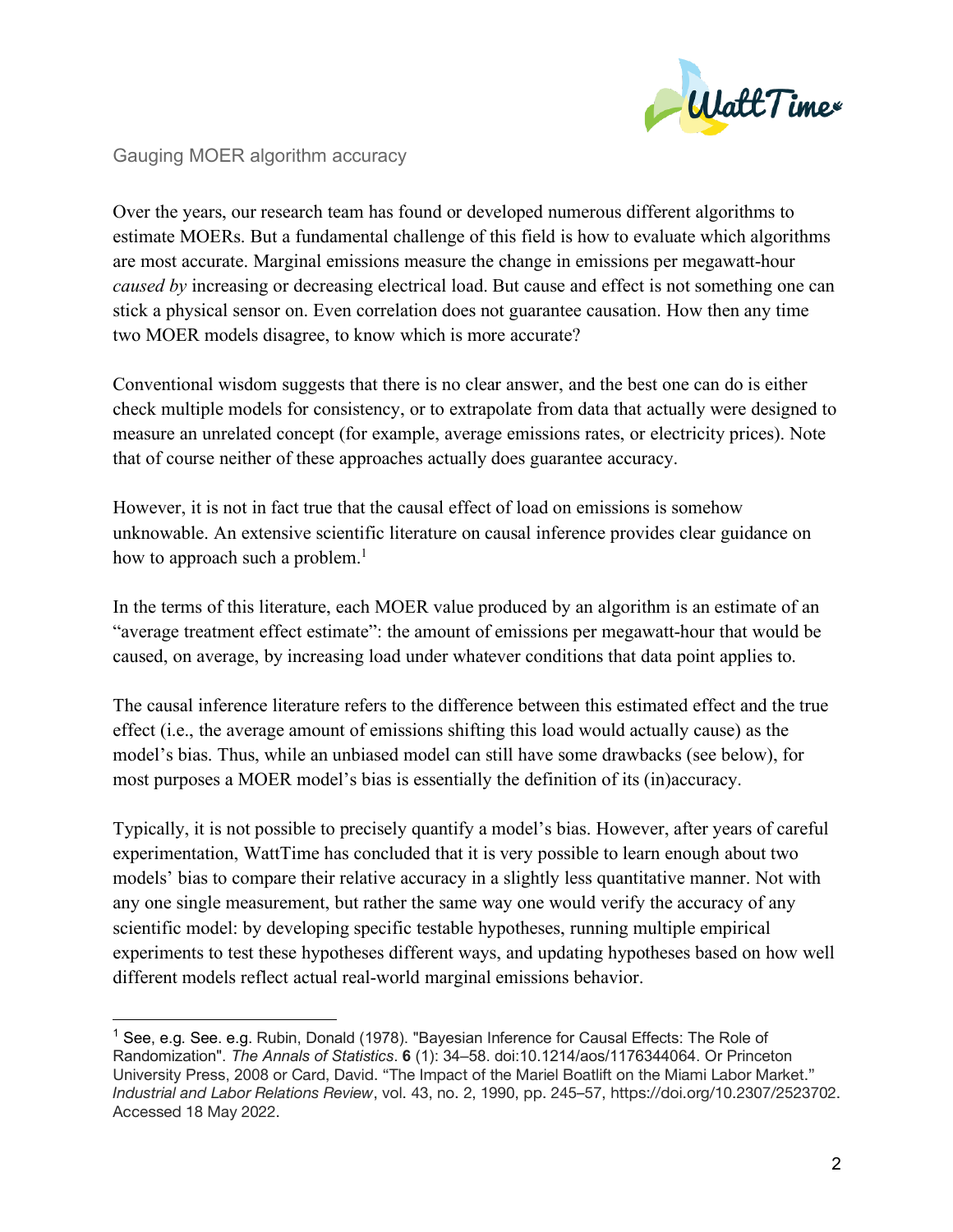

The best such experiment to gauge model bias would be to compare the models to the results of the nearly universally acknowledged "gold standard" in statistics: large-scale randomized controlled trials or RCTs.<sup>2</sup> If a MOER model consistently matched the results of multiple largescale RCTs, it would essentially be proven unbiased/accurate.

The problem, of course, is that conducting large-scale RCTs for MOERs would take quite a large number of devices intentionally randomizing their electricity draw simultaneously in a measured way. So, a second option is natural experiments that produce as-good-as-random, or "quasirandom", variation in load. When properly designed, sufficiently large quasirandom experiments also approach zero bias.<sup>3</sup>

The goal of quasirandom experiments is to find a situation where the independent variable whose effect one is trying to measure (in this case load) varied, but not in a way that could be plausibly driven by or correlated with any confounding variables. A classic example: when a goal is scored in the World Cup when the UK is playing, many people simultaneously get up and go make a cup of tea. The exact timing of the resulting spike in electricity is clearly based on the randomness of the game, not on power grid dynamics plausibly related to MOERs, and so is a quasirandom source of variation in load.

As with RCTs, the fundamental problem with natural experiments in MOERs is finding enough of them. Finding and exploiting such experiments–particularly quasirandom experiments with significant statistical power–can take luck, creativity, access to unusual datasets, and the capability to process very many data sets.

Over the years, WattTime has gone through many natural experiments that can be used to validate MOER models. Examples include: covid waves; ISO load forecast error (after debiasing for ISOs that bias their forecasts); triple differences with different load forecast errors in neighboring BAs; the start and end of official ozone season in a neighboring state; and wind speed forecast error. We are always looking for more. While some of these experiments have limited statistical power, they are very robust to bias and over the years have been extremely informative in validating (or rejecting) various MOER models and modeling assumptions.

<sup>&</sup>lt;sup>2</sup> See, e.g. Sackett D.L. Rosenberg W.M. Gray J.A. Haynes R.B. and Richardson W.S. (1996) Evidence based medicine: what it is and what it isn't . *BMJ (Clinical Research ed.)* , 312 , 71 – 72 .

<sup>3</sup> See. e.g. Angrist, J. D., and Jorn-Steffen Pischke. *Mostly Harmless Econometrics*. 2008.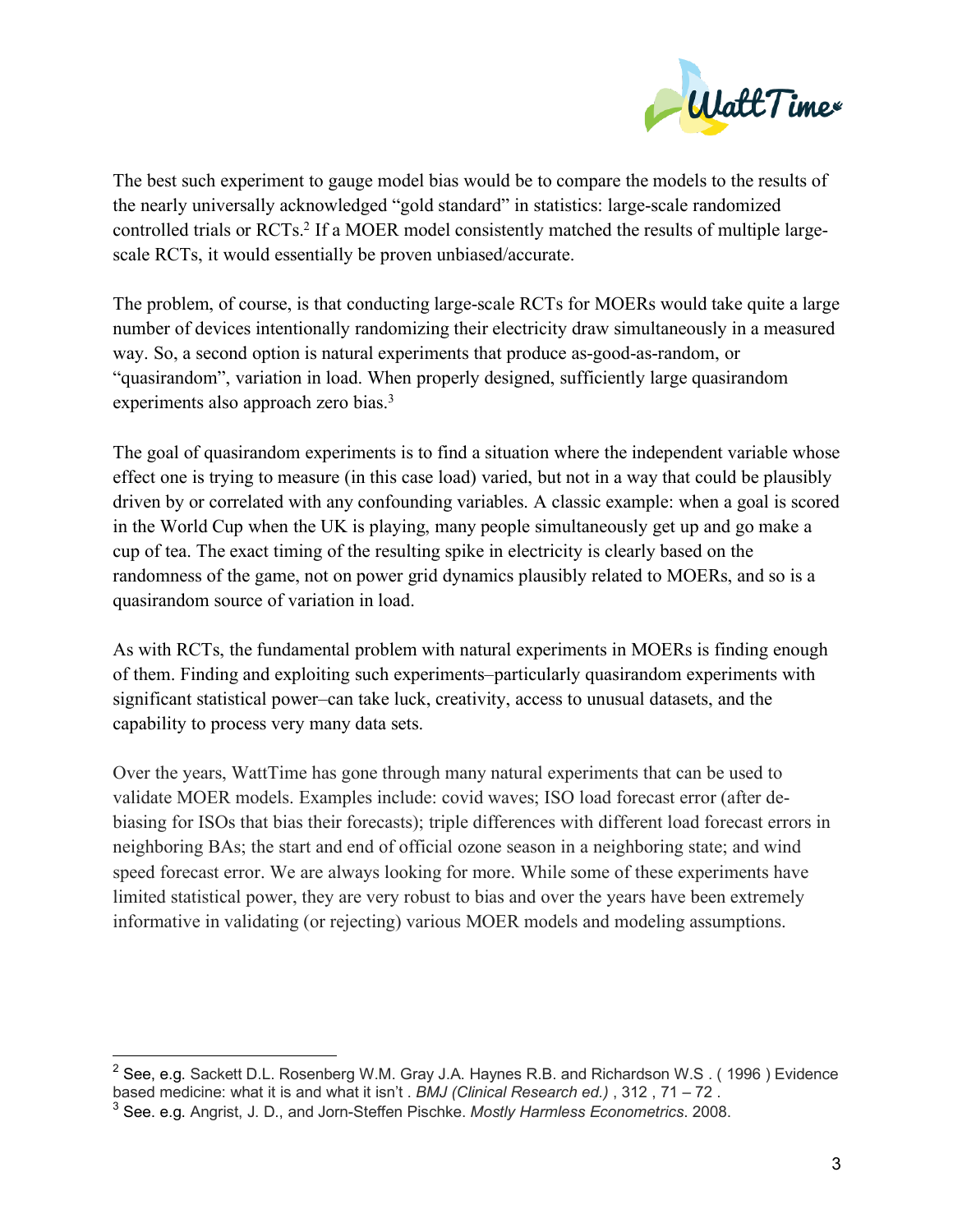

#### Gauging MOER algorithm efficacy

In addition, a key WattTime learning in evaluating MOER models is that bias is not the only metric that heavily influences their effectiveness in driving actual emissions reductions.

Some other features, such as the ability to compute MOERs in time for them to actually influence decision making (i.e. in real time or forecast) are obvious. But often more subtle considerations can in practice make the difference between a MOER model that is highly effective in reducing emissions, and one which in actual use drives little real-world emissions reductions.

Other key factors in real-world efficacy we have found are:

- The *variability* of a model. Unlike in most causal inference settings, MOER models drive results not by merely by accurately measuring one average treatment effect, but by distinguishing between different treatment effects at different times. Thus, the more precisely a MOER model can distinguish between situations of different average treatment effects–in short the more variable and less flat it is–the more emissions it can reduce.
- The correct *rank ordering of the extreme lowest values*. In actual operation, what nearly every AER user in any field does is deliberately shift load to the lowest MOER values a model gives within some set of available times (e.g. the cleanest times each night while an electric vehicle is plugged in). So even a flawed MOER model that correctly identifies when the genuinely lowest MOER values (typically periods of 0 emissions when renewables are marginal) are happening will drive substantial emissions reductions. By contrast, a seemingly minor error in a MOER model whereby it occasionally produces erroneous extremely low values can lead to a dramatic reduction in its emissions reductions efficacy–or even cause it to accidentally increase emissions.
- The *applicability* of a model. The real-world effect on emissions of shifting load can depend on many factors, including factors about how the load is shifted. One example is the size of load shift. Because any given power plant can only be marginal for at most an amount of load equal to its own capacity, MOERs are not the same for different size shifts in load. So to successfully measure and reduce emissions, a MOER model must not only be accurate, it must be applicable for the actual type of load shift under consideration.

Of note, WattTime has also found that one seemingly important feature of marginal emissions rates is in practice *not* as relevant for MOER emissions reduction efficacy as we initially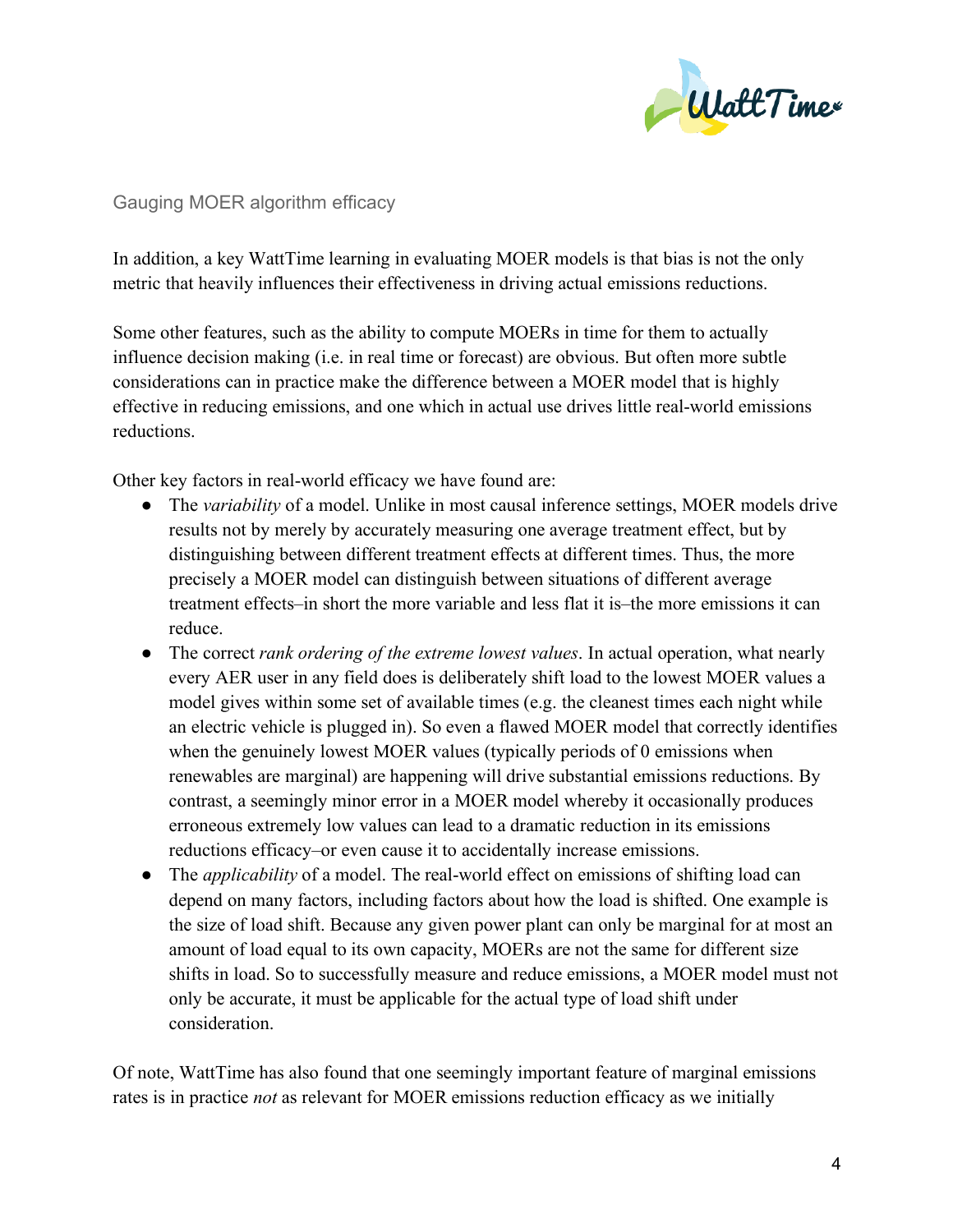

assumed: nodal-level geographic granularity. This is because while it is common to deliberately site new renewables in optimal locations using *build* margin rates, there are extremely few use cases that involve dynamically shifting load in place on an hour-by-hour basis.

Geographic granularity affects emissions reduction efficacy if and only if two nearby sites have different rank ordering of MOER values. So, WattTime's own comparative geographic approach is therefore to not always provide a signal with maximum granularity (since that can reduce statistical power and variability), but instead to increase granularity only when doing so actually increases variability. Specifically, each time a balancing authority is not congested and behavior is similar across all nodes, we only calculate one MOER for the entire balancing authority. When there is congestion, we provide different answers for different groups of pricing nodes that exhibit similar behavior. We consider the implications of this later in a later section.

## Models considered

WattTime routinely conducts extensive theoretical and empirical research to explore or develop new models and evaluate them according to the above criteria. Below are five of the most common classes of models that WattTime has explored before adopting our current approach. As of today (May 2022), we have concluded that the most accurate and effective model currently available is essentially a hybrid of several of the below approaches.

# *1. Difference-based models*

One intuitive estimate of MOERs is simply the observed change in emissions between two points in time, divided by the observed change in load between the same times. This simple and highly granular approach is still used by some grid modelers today. However, it has several drawbacks. Most notably, the model is highly subject to bias because many confounding variables in power grids change over time (e.g. solar output covaries with load). Thus, estimates can be inaccurate. Also, when load change between two periods is relatively small, even slight measurement errors or confounding variables can drive the model to extreme negative values, often making the crucial rank ordering of the lowest emissions times particularly inaccurate.

WattTime stopped using difference-based models in 2014.

# *2. Conventional binning-based regression models*

Binning-based regression models represent a significant improvement from pure differencing models. These models involve regressing changes in emissions against changes in load, usually using hourly U.S. EPA CEMS data. Different regressions are run–wholly independently of each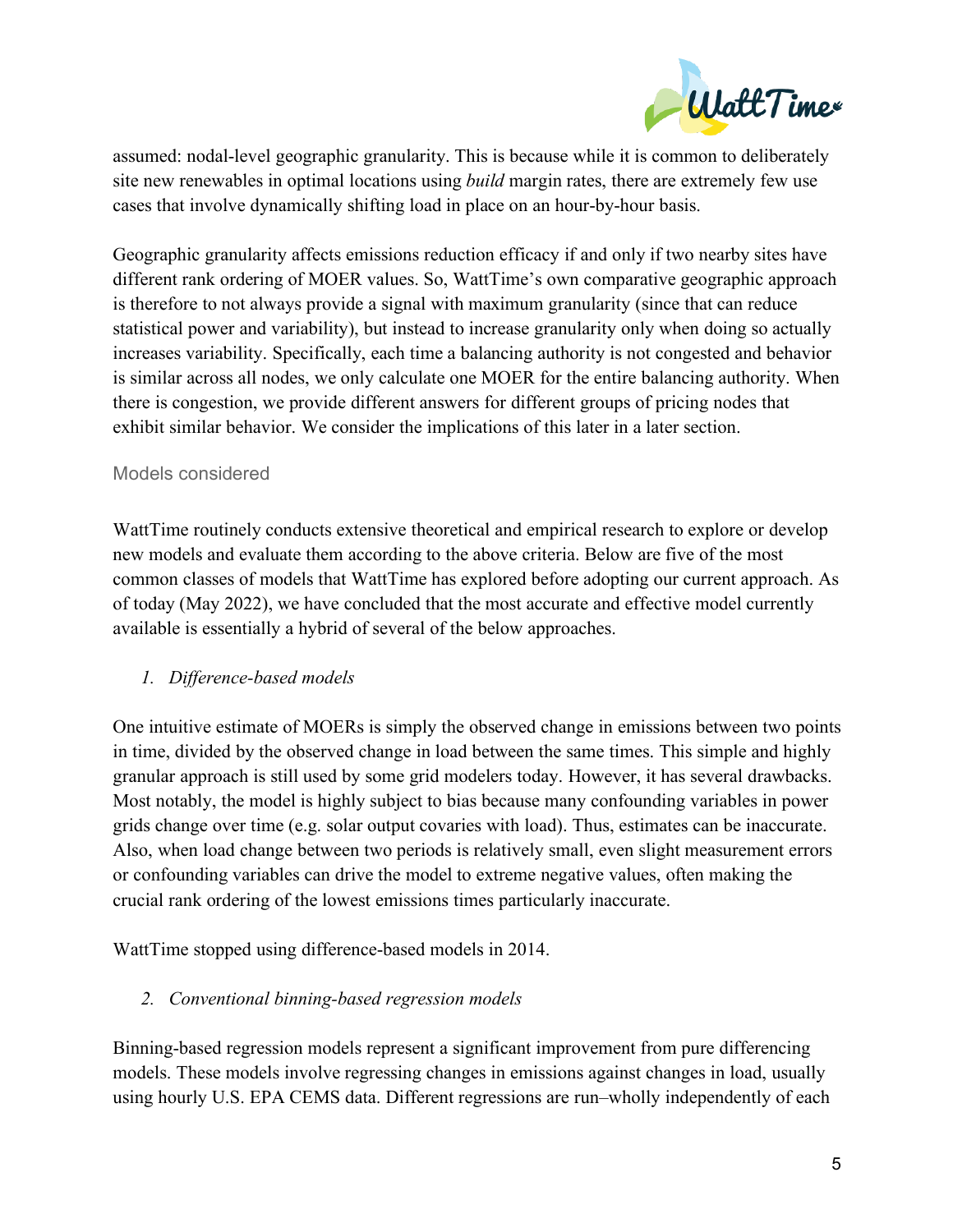

other–within different "bins" of historical hours. The bins group together hours with similar conditions, whether those be time of day, season, grid and weather conditions, or type or size of load shift.

These models have quickly become the most widespread technique among marginal emissions experts in academia.<sup>4</sup> This is partly due to a slightly non-obvious effect of binning, which is that it mitigates many potential sources of model bias. (Unlike using continuous covariates, which are much more likely to introduce confounding variables into a regression.) Thus, while not perfect, these models are typically fairly accurate.

They also can be tuned to be applicable to specific types of load shifts. For example, the EPA AVERT model effectively "bins" on the size of a load shift, and thereby explicitly offers different MOER models that are applicable to different size load shifts, boosting their emissions reduction potential. WattTime has used similar techniques to further increase applicability, such as using different MOER models for sudden, unexpected load shifts (which more often affect plants that bid in the real-time market) versus similarly-sized load shifts that were known in advance to the grid operator (which more affects the day-ahead market).

However, some disadvantages of such models are that they have low variability (because they can only distinguish so many different grid conditions without losing statistical power) and often low spatial granularity (depending on how multiple plants are aggregated together).

Further, most such models exhibit high bias in measuring marginal renewable energy. In some cases, this is because the regressions are run entirely on hourly EPA CEMS data, which contains no data on renewable energy. In other cases, it is because the regressions are run entirely on generation by fuel mix. And renewable energy potential is highly correlated with load, generated a confounding variable that *does* apply even within a single regression or bin. As renewable energy grows more common, this is increasingly affecting the estimated rank ordering of the lowest-MOER times, and beginning to seriously reduce the efficacy of this class of models.

In 2017, due in part to rising U.S. renewable energy penetration, WattTime stopped using conventional binning-based regression models anywhere in the country.

 <sup>4</sup> See, e.g. See, e.g. Callaway, D., Fowlie, M, and McCormick, G. (2018). Location, Location, Location: The Variable Value of Renewable Energy and Demand-Side Efficiency Resources. Journal of the Association of Environmental and Resource Economists. Val 5, No. 1; Siler-Evans, K., Azevedo, I. L., and Morgan, M. G. (2012). Marginal emissions factors for the US electricity system. Environmental science & technology, 46(9):4742{4748; or Kaffine, D. T., McBee, B. J., Lieskovsky, J., et al. (2013). Emissions savings from wind power generation in Texas. Energy Journal, 34(1):155{175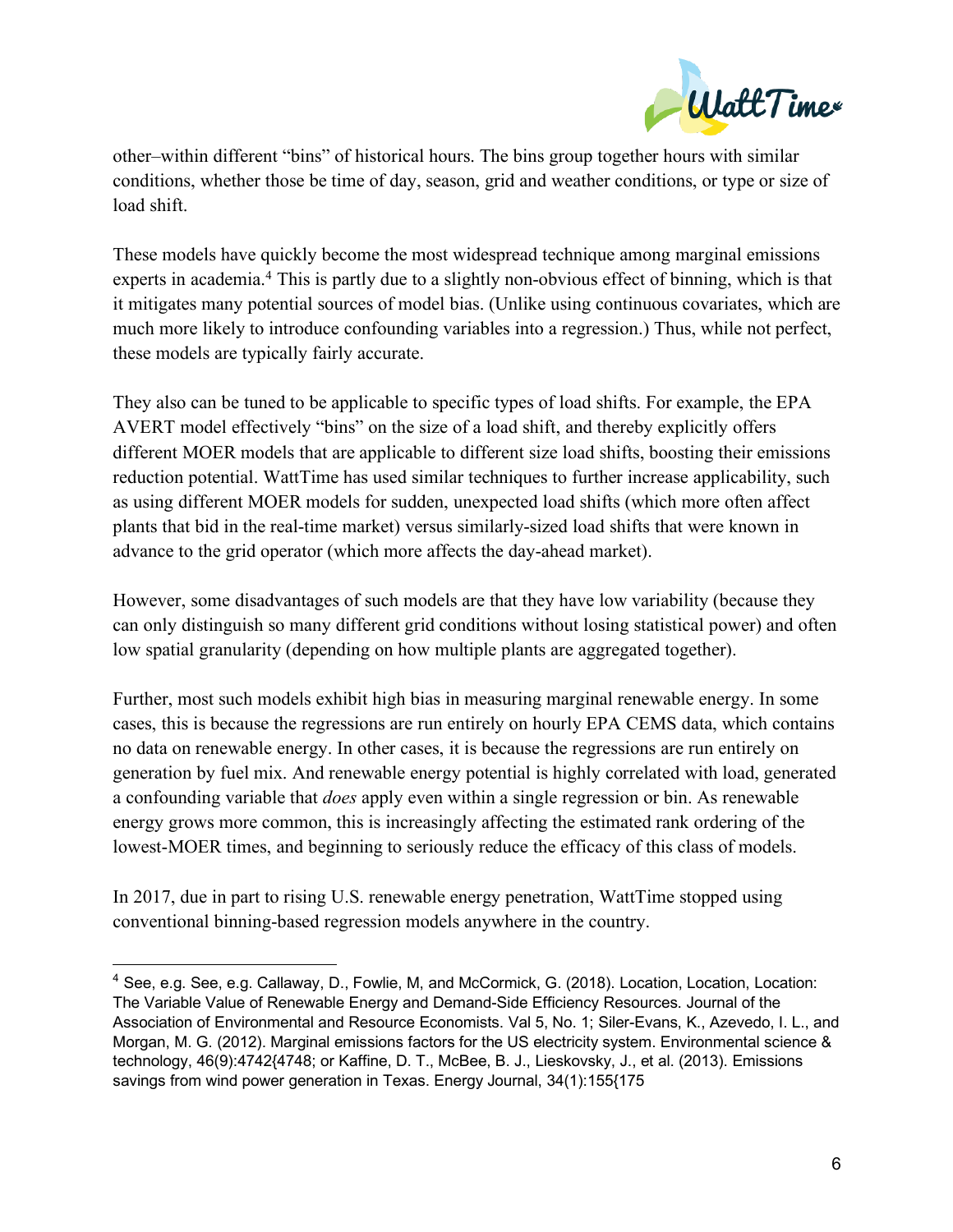

# *3. Heat rate models*

Another family of models uses LMP and fuel prices to back out the implied heat rate of the marginal generator. The advantages of a heat rate model are that they're simple to calculate at a nodal level, give high temporal granularity, and are well suited for empirical validation. In CAISO and to a lesser extent a few other grids, the model matches observed power plant behavior reasonably well.

However, a key disadvantage of these models is that they do not generalize well to most U.S. grids. This is particularly the case for grids in which coal and gas are interspersed in the bid stack. In such grids, WattTime experimentation found that even the slightest deviation from theoretically optimal dispatch (which happens often) caused highly unstable behavior in heat rate models, which then did not match actual observed power plant behavior well.

WattTime explored adopting heat rate models for the entire U.S. in 2017, but stopped when it became clear that the models only performed well in a limited few balancing authorities.

# *4. Experiment-based models*

Another class of models uses only RCTs and quasirandom natural experiments. While these models have excellent accuracy and nearly zero bias, the disadvantage of course is their very low statistical power. Except in extremely rare circumstances, there are not enough experiments to reliably detect, for a given grid, slight variations in the marginal emissions rates under every possible grid condition.

WattTime developed some fully quasirandom experiment-based models in 2018, but stopped using them when the precision was too low.

# *5. Grid operator dispatch models*

Another family of models works by estimating the MOER as equal to the annual average emissions rate of the current marginal unit. This highly intuitive approach has very substantial advantages, most notably that grid operators are typically privy to much more detailed data about their own grids than is available to the general public. This means that these models can often be quite accurate, with very low bias. (Though they can be sensitive to modeling assumptions, particularly about the behavior of grids other than their own.) These models also are highly variable and highly granular.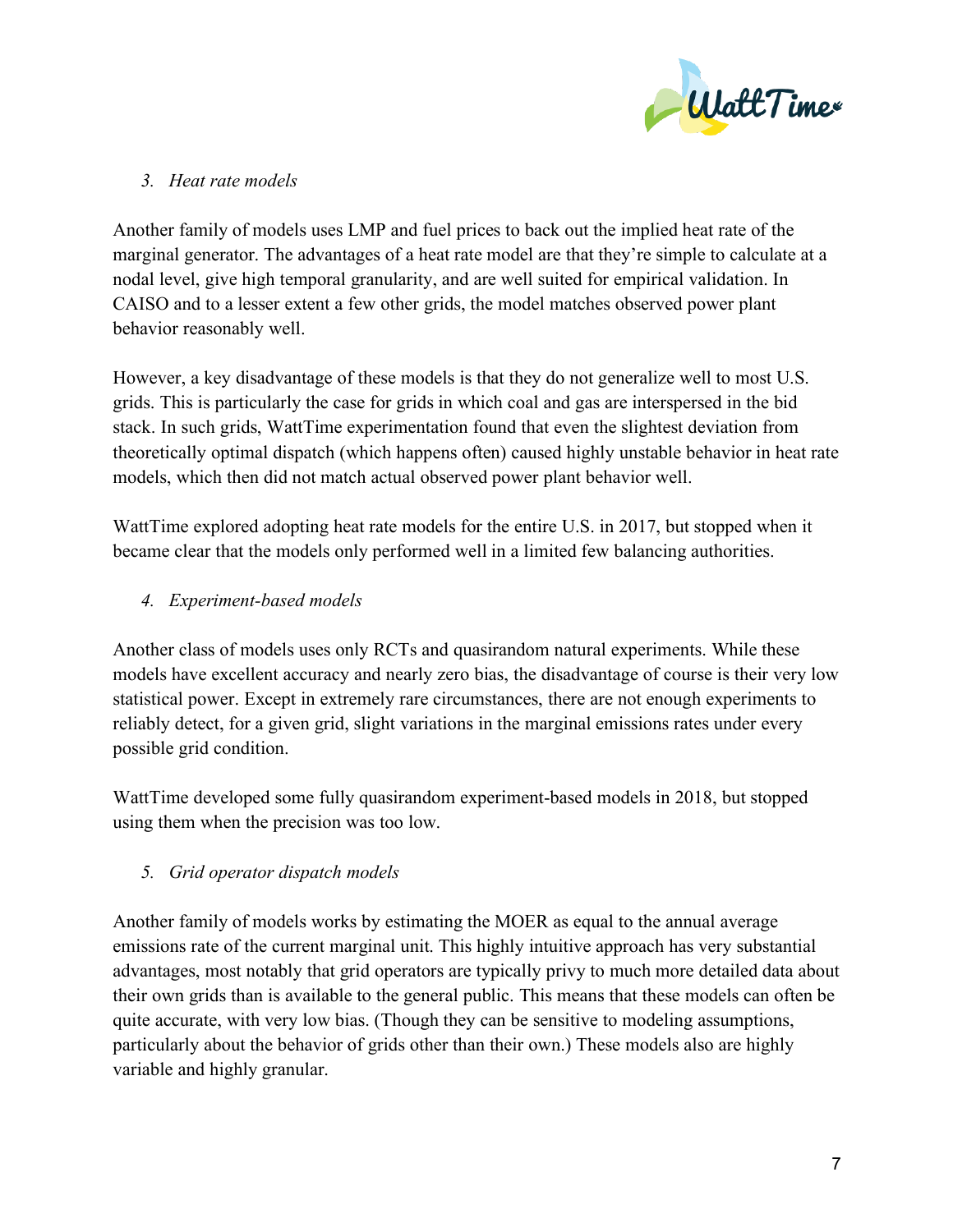

Their biggest drawback is their applicability. Most grid operators determine the marginal unit using some form of constrained optimization model, such as mixed integer linear programs.<sup>5</sup> These models typically calculate the causal effect only of an arbitrarily small shift in load. They were never intended to be linearly extrapolated to apply to much larger shifts in load. While such extrapolation can often provide a reasonable estimate when estimating costs, the same is frequently not true for emissions.

For example even today, with AER still in its infancy, WattTime already routinely runs into the situation where it is dispatching hundred of megawatts simultaneously in a single balancing authority, while the local grid operator is curtailing tens of megawatts of renewable energy. While it is true that the emissions intensity of the marginal unit is 0, it is clearly false to say that shifting ten times that much load to this hour is causing 0 emissions. As WattTime and other groups continue to experience rapid exponential growth in the amount of load responding to MOERs, this means a MOER signal that only measures arbitrarily small changes will rapidly become even less applicable, greatly reducing the practical utility of such models.

In conversations with grid operators, WattTime has also heard practical challenges such as a belief that the models' most extreme low values–the precise values which AER users often shift their load around–are very difficult to forecast and are in fact the most likely to only apply to very small changes in load.

WattTime explored the use of grid operator dispatch models in 2018 and again in 2022, but stopped using them when the linear scaling became a clear concern.

# Developing hybrid models

Each of the above five approaches has its own advantages for use in AER, but also carries drawbacks. Thus, over the years, WattTime has increasingly focused on developing hybrid models that combine the strengths of multiple approaches.

Specifically, our objective is models that combine the low bias and high applicability of econometric models (or even better, experiment-based models), but with the greater variability and temporal granularity of models like difference and heat rate models.

One key insight was in moving away from fully experiment-based models (with their low statistical power) to instead using experiments to inform the creation, validation, and adoption of more detailed assumption-driven ("structural") models that are capable of greater variability.

 <sup>5</sup> E.g. this class of model: https://gocompetition.energy.gov/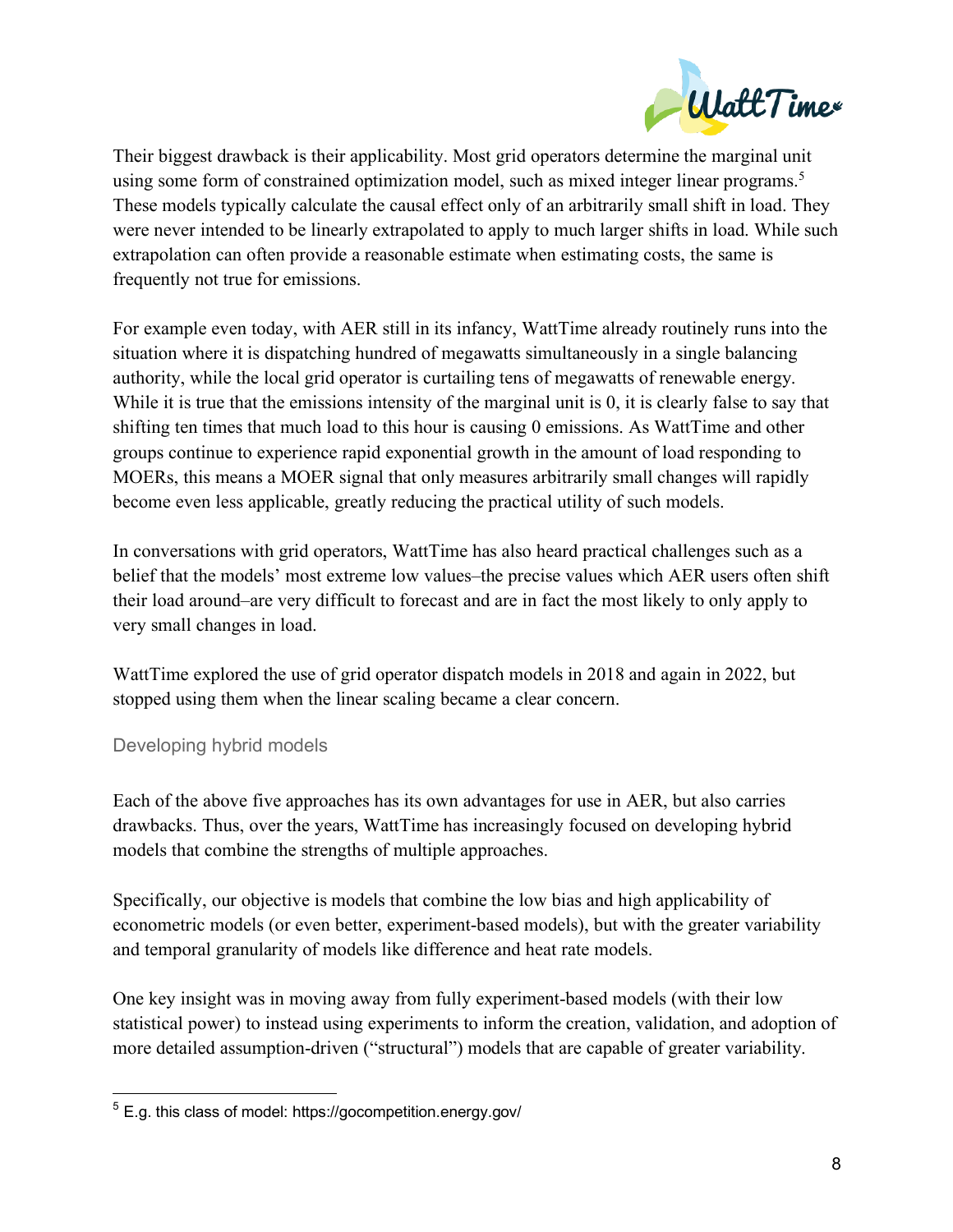

Over the years WattTime tried many MOER models (generated both in-house and externally) that generated results, but which did not hold up to such empirical evidence. For example, in 2018 we attempted to combine heat rate models and grid operator dispatch models by pulling the posted marginal fuel and power plant attributes from ISO websites, extrapolating heat rates for that fuel at that time from the ISO's posted LMP, and inferring a marginal emissions rate. The method successfully generated a detailed, nodal-level hourly MOER dataset. However, when we then sought to validate that model by examining the actual behavior of the power plant in question, we found evidence of very high bias. Whether due to transmission constraints, imports, cold start costs, or some other confounding variable, the model was not accurate in practice.

Thus, even though WattTime is capable of producing nodal-level geographic granularity, as of today, we do not do so. We are so cautious on geographic granularity because while it is trivial to generate numbers for nodal-level data, it is to date very unclear how to even validate whether any such numbers yet generated are actually accurate and applicable, rather than merely statistical artifacts. (Though we anticipate it will be possible in future; see below.) While the Infrastructure Bill is very clear in specifying nodal-level MOER data "where available", it may be worth considering whether the EIA may want to consider at least some basic level of accuracy or efficacy nodal-level datasets must meet in order for them to be considered useable.

### The current WattTime model

WattTime's current main MOER model is a hybrid, data-driven model that leverages both historical hourly CEMS power plant-specific generation and emissions and real time APIs<sup>6</sup> for grid conditions, interchange, and weather.

For each balancing authority in the United States, WattTime applies a multistage model to generate MOERs: we separately estimate (1) marginal non-renewable sources (both fossil fuels and imports); (2) marginal curtailment of renewables; and (3) carbon intensities for each marginal fuel source. For (1), we use regression approaches binned on grid condition data, mixed with machine learning techniques such as deseasonalizing and training/test splits data to learn much higher variability patterns in historical data. Where an exclusively data science approach would seek to maximize predictive performance, we instead leverage domain knowledge to preselect compelling grid variables to bin on, and within bins run linear regressions against load. Renewables are excluded because correlation between load and renewables generation is frequently non-causal.

 $6$  Such as this API https://www.eia.gov/opendata/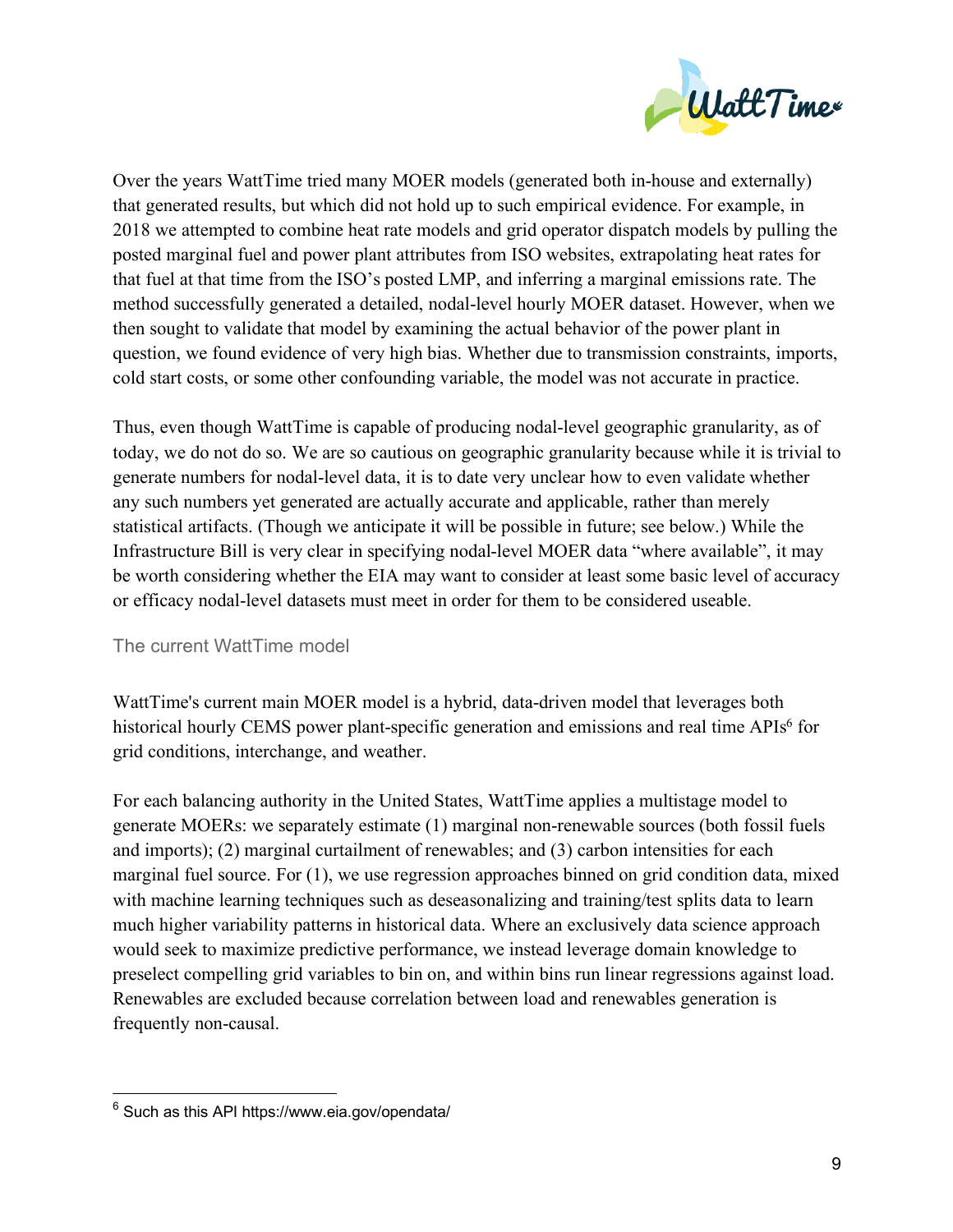

Instead, a (2) separate model uses historical curtailment data to learn under what grid conditions circumstances renewable energy is curtailed (and thus is responsive to marginal demand). These models are tailored to the ISO, usually via supervised learning models fit to nodal congestion data. Then, (3) WattTime uses a different variation on bin-based regression models, trained on CEMS data and binned on grid conditions data, that calculates a carbon intensity associated with each fuel type on the margin at each five minute time step. Several adjustments are made for complex edge cases, most notably reservoir hydro (where the marginal emissions caused by running at one time depends on the MOER at the time when the plant would otherwise have discharged its energy).

Separately, WattTime also forecasts MOERs using a purely supervised learning model fit to the historical patterns of our MOER model.

## Future model upgrades

As noted above, WattTime is continually exploring potential upgrades to our models. We are currently planning the following particularly notable upgrades:

First, on applicability. Difference models and conventional binning-based regression models are most applicable to a total (not per-user) load shift size that is equal to the average variation in their training data set. By default, this is typically the average variation in load size per hourly time step in a region. While this varies by balancing authority, for a sense of scale this is often around 500 MW in a large ISO. Today in 2022, WattTime uses the default because this is a reasonably close match to the total amount of load we estimate actually is using AER in a given balancing authority today. But as load under AER management grows, WattTime anticipates needing to adjust its models to intentionally optimize for different size load shifts.

Second, WattTime will continue over time to examine more natural experiments to further our checks on accuracy. Examples involve looking at both regression discontinuity of planned and unplanned power plant closures, difference in difference by comparing the spread of covid waves, and so on.

Third, supplementing natural experiments with intentional randomized controlled trials. As the gold standard in causal inference, RCTs can further support refining the quality of MOER models, and further support public third-party validation. The issue, of course, is that it requires a very large number of devices engaging in AER in order to generate a large enough signal to be readily detectable in emissions data. As more companies adopt AER, we are in discussions with a number of them to integrate an RCT component into their use of AER in future. We are on